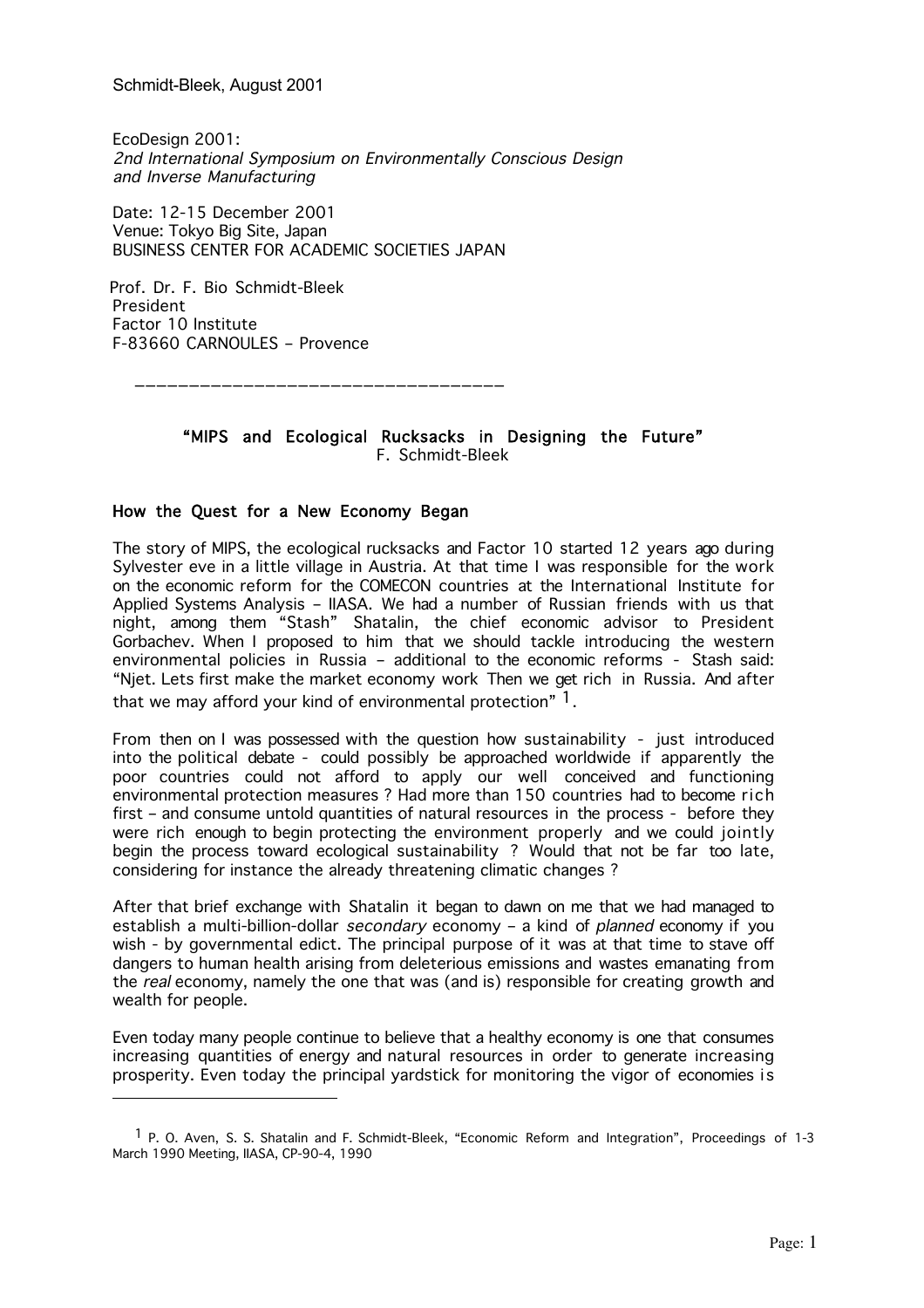GDP. Even today environmental protection efforts consume additional energy and natural resources, over and above the "real" economy  $2$ .

So what is the way to avoid ever-increasing costs for protecting the environment? Or is there perhaps even a way to reward increasing protection efforts within the "real" economy through market forces while simultaneously decreasing the resource use ?

The "Gedankenblitz" occurred to me at a silent location: If too much environmentally dangerous material escapes at the back-end of an economy, one should curb the input streams of natural resources at the front end of the wealth machine 3.

Of course some questions had had to be answered before this rather simplistic idea could be taken seriously.

The first one is: Could technology provide goods and services that offer undiminished end-use satisfaction with substantially less natural resources than is the case today?

The answer is yes. It can !

It is a question of engineering intelligence how much and what kind of energy and mass one invests for generating a certain quantity of value or utility. A service oriented knowledge society, supported by (dematerialized) information technology, can go a long way to replace mass and energy by brain-power. In fact, how else can growth be had on a planet with limited resources in the face of a growing population with increasing demands?

I will deal with design and other technical aspects in the second part of this paper.

In my train of thoughts about the future the question arose, what could be the *required* reduction in using nature as input into the *worldwide* economy in order to approach sustainability? I did a very simple computation based on available evidence and arrived at about a Factor 2 as the best possible estimate. Nobody has as yet contested this rough number to my knowledge.

But surely the poor of this world, some 80% of its population, were not ready to reduce the little they had access to. They dream of proper health care, shelter, washing machines and cars – not the least because we beam these dreams into their huts incessantly by satellite. We call this stimulating consumption in order to keep the throughput economy running (see above). So if the worldwide take of nature must be reduced by a Factor 2 and equity demands that 5 or 8 billion people must have a better life than now, the rich must reduce their current take at least by a Factor 10. In my opinion, anybody suggesting less than  $10$  should clarify the underlying assumptions.

When designing products for improved resource productivity, the resource intensity of raw material plays an important role. For instance, we figured out that 1 kg of copper requires 500 kg of non-renewable nature before it is available in pure and useful form. The "rucksack factor" of virgin copper is therefor said to be 500. The "rucksack factor" for aluminum is 85, for paper 15, for steel around 10 and for most plastics considerably less than 10. The "ecological rucksack" of any product can thus

<sup>&</sup>lt;sup>2</sup> "1997 Carnoules Statement to Government and Business Leaders", International Factor 10 Club, see www.factor10-institute.org

 $3$  F. Schmidt-Bleek, - "Wieviel Umwelt braucht der Mensch – mips, das ökologische Mass zum Wirtschqften", Birkhäuser, Basel, Boston, Berlin, 1993; appeared in Japanese (4<sup>th</sup> edition, Springer Tokyo), Chinese and Finnish. English version in www.factor10-institute.org under the title "The Fossil Makers".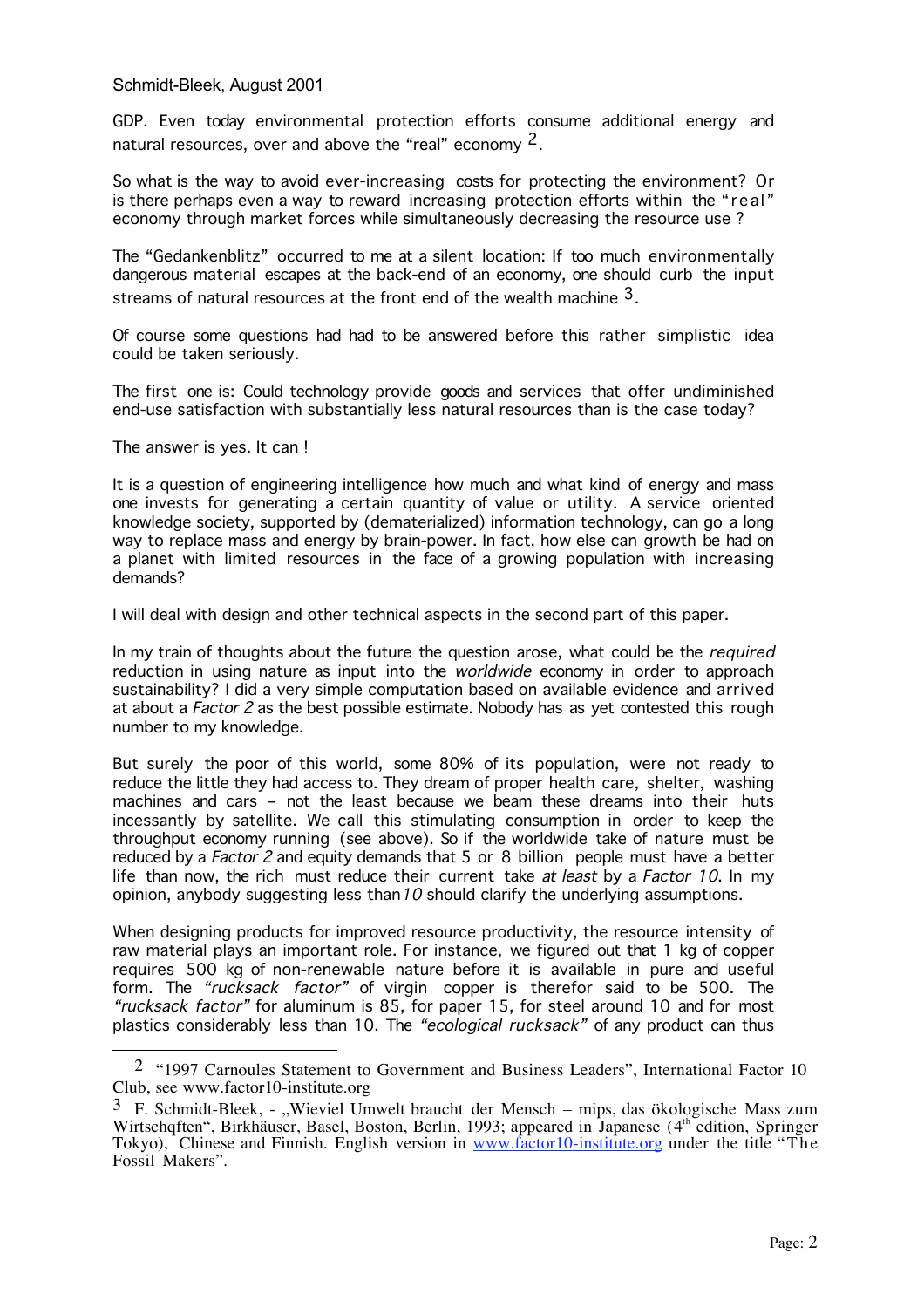$\overline{a}$ 

be computed, provided its material composition and its weight are known. The "ecological rucksack" of a product is defined as the total natural material used for this product minus its own weight. A product may obviously have a much larger - or smaller - "ecological rucksack" than its competitor and still weigh the same  $4$ .

I will come back to the practical application of the rucksack concept in the second part of this paper.

While painstakingly working through dozens and dozens of supply chains in order to evaluate the "rucksack factors" for raw materials we discovered that it is the rucksack of finished products rather than the process of manufacturing that determines the overall resource intensity of the economy:

#### Sustainability is won on the market or not at all.

Since nothing can be managed without a measure I began early to search for practical and robust indicators that could safely guide the design of all goods and infrastructures on the micro level, and all policies on the macro level in the direction of higher resource efficiency. Such measures had to be easy to understand and apply in a world market where perhaps 50 million different products and services are traded every day. The indicators had to be cost-effective in their application, directionally true, and cover the whole life span of products.

In view of the discourse above it should not come as a surprise that I proposed to use the "input of natural materials (including their rucksacks) per unit service or utility" – MIPS- as an indicator to be used on the micro level and "the total yearly material flow (including their rucksacks)" –TMF- as an indicator on the policy level. I have also suggested that COPS, the "costs per unit service or utility" would be a suitable kind of price for all goods and services in a service oriented society  $5$ .

I will come back to the practical use of MIPS for technical developments in the second part of this paper.

As we all know, trends based on indicators are what the mass media transport best when it comes to complex issues. Public attention needs to be drawn to the fact that everyone of us is needlessly wasting natural resources every day. Without this there will simply not be a meaningful public debate on sustainability and no agreement on the "landing place" we wish to approach for a more sustainable future.

The national German statistics office is now collecting TMF information on a routine basis. And the German federal ministry responsible for research has expressed interest in establishing a national center for information on material flows and resource productivity, including MI and MIPS data. I was recently informed that the Japanese Academy of Science has developed similar plans.

Perhaps the most puzzling question that must be answered before policies can be designed for approaching sustainability through increased resource productivity is this: Why are natural resources wasted today? Why is it that resources play hardly any role as a production factor in "modern" economic theory?

<sup>4</sup> F. Schmidt-Bleek and Co-workers: "MAIA, Einfürung In Die Material-Intensitätsanalyse Nach Dem MIPS-Konzept", Birkhäuser, Basel, Boston, Berlin, 1999

<sup>&</sup>lt;sup>5</sup> F. Schmidt-Bleek, "Das MIPS-Konzept – Faktor 10", Droemer, München, 1998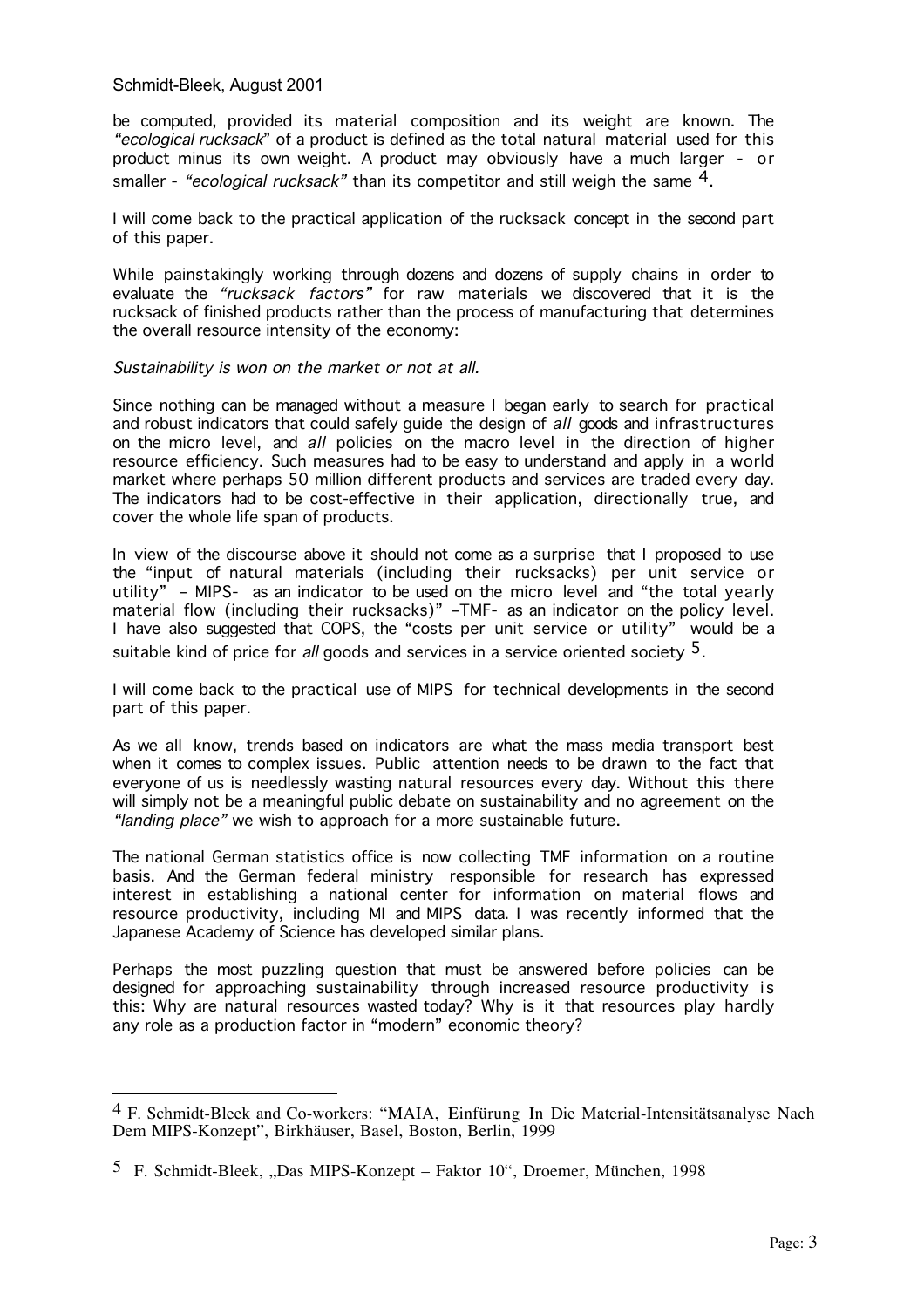The simple answer is: Because the price of many natural resources is so low that it does not pay to optimize their use or increase their productivity. At the same time, great efforts are made by manufacturers to increase the labor productivity in order to survive in a competitive market since human labor is expensive. To the extent that machines are replacing humans in the production and service sector, this development puts even an additional strain on the natural resource base <sup>6</sup>.

This situation is not the fault of the market. This situation is a perfectly logical consequence of the old paradigm where increasing flows of resources through the economy were spawning increased wealth. Accordingly, fiscal policies, subsidies, R&D priorities, standards, norms, requirements for securing venture capital, property rights and many other factors are shaped to support the "throughput economy". In short, the economic boundary conditions are squarely in the way of sustainability. Or, to put it the other way around: If politicians are really interested in approaching sustainability (and substantially lowering unemployment in the process) they need to start a systematic analysis of the economic boundary conditions soon and get prepared to adjust them step by step. In doing so, they can use the *Factor 10/MIPS* Concept as a guide.

I will go one step further and say this: If national governments are interested in reasonably sustainable economic and social conditions in the long run, and in particular if they care for a strong export showing of their country in the future, they would be well advised to begin the process of increasing the resource productivity at once. There are simply not enough resources on this planet to globalize the western life-style. And worse, long before we run into physical resource scarcities, the environmental services will be largely in shambles if we continue operating our "throughput economies". And the life-sustaining services of the environment cannot be generated by technology – at any costs.

Pro-active business leaders are aware of this situation. And they are pretty upset because the present price situation allows only rather limited dematerialization moves under profitable conditions. For instance, business and opinion leaders at the B 21 meeting in May 2000 at Tokyo agreed that the present resource depletion is undermining our economy and our future. They called for fundamental changes in our present economic systems, corporate activities, and lifestyles. They agreed that corporations should take the leading role in encouraging governments to change the economic framework and incentive structures. In their view, restructuring the global economy to make it environmentally sustainable represents the greatest investment opportunity in human history 7.

In June 2000 the "Alliance for Global Eco-Structuring" was founded at my institute in Carnoules with the aim to draw industry's attention to the fact that it would be i n their own best interest to support governments pro-actively in undertaking appropriate changes of the current economic boundary conditions. Representatives from Japan, Germany, Thailand, France, the Netherlands and Sweden issued the "Carnoules Appeal"  $8$  to that effect which enjoys increasing attention and support, particularly in Germany.

 $\overline{a}$ 

<sup>6</sup> Franz Lehner and F. Schmidt-Bleek, "Die Wachstumsmaschine – der ökonomische Charm der ökologie", Droemer, München, 1999

<sup>7</sup> GREB 21 Meeting, Tokyo, 22. May, 2000; Organizer B-LIFE 21-Business Leaders' Inter-Forum for Environment 21; Secretary General and Founder of B-LIFE 21: Tadahiro Mitsuhashi, Senior Editorial Writer, NIKKEI-Nihon Keizai Shimbun, Inc. For the text of the B21 Tokyo Statement see: www.factor10-institute.org and Annex

<sup>8</sup> See www.factor10-institute.org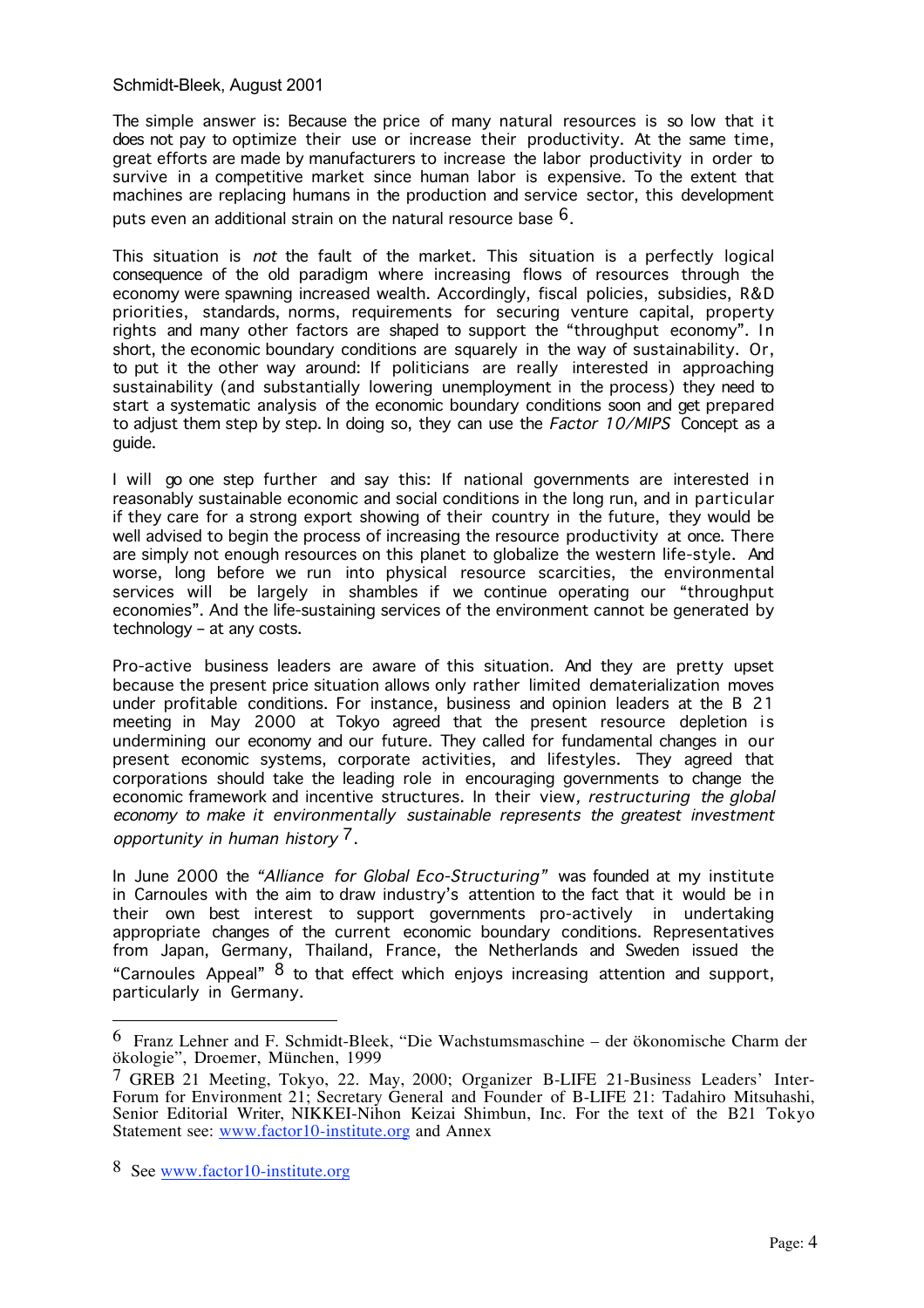However, prior to changing economic boundary conditions the consequences of such changes must be analyzed. This has not happened yet. Therefore I have recently suggested that a systemic and well-focused major new research effort be launched in order to develop realistic options for change. Encouraging first discussions have taken place.

And now I will turn to some practical applications of MIPS and "ecoligical rucksacks".

# Designing Products and Services for the Future

From an engineering point of view, perhaps the most important message that emanates from the discussion above is the fact that there will be no sustainability without intensive technical innovation.

The principal task for engineers, designers, architects and natural scientists is to create products and systems that allow to extract a maximum amount of utility from the least possible use of nature for the longest possible time with the least possible use of space.

In short: In products for sustainability, mass, space need and energy have to be replaced by brain power.

When I first published the *Factor 10*, engineers thought such acrobatics in numbers were far away from real life - until they discovered that I was not talking about 1000 % improvements in efficiency of existing technology, but rather meant the sharp reduction in use of nature for satisfying defined human needs. The focus of the MIPS/Factor 10 Concept is on service, utility and values, not goods. As Aristotle remarked already more than two thousand years ago: "True wealth is the use of things, not their possession".

Today, industrial products carry an average rucksack of some 35 kg of non-renewable natural resources pro kg of product. Their "water rucksack" is typically some 8 to 10 times bigger. That means that considerably more than 90 % of the originally disturbed non-renewable natural resources are wasted on the average before a product is ready for the market. The rucksack of "high tech" products such as computers or catalytic converters for automobiles are much larger. They weigh several hundred kg pro kg.

Agriculture fares no better. Considerably less than 10 % of the bio-mass produced is actually consumed or used to satisfy needs of end-users. And on the average, several tons of erosions are generated for every ton of crop in most countries, largely due to "modern" mechanical preparations of soil.

Let us briefly return to MIPS and the "ecological rucksacks" at this point in order to understand better how they can be used to design new dematerialized products and to compare their ecological quality with that of others.

In order to facilitate the rapid computation of the *rucksacks* of technical products at the point of sale, the *rucksack factors* for a large number of base materials have been compiled, based upon average geological concentrations and the most commonly used processes involved in making them available for further use. Many such "rucksack factors" are available from the Wuppertal Institute via internet (http://www.wupperinst.org). As I have indicated before, it seems now very likely that there will be a center for resource productivity data in Germany where reliable data can be obtained in the future.

Rucksack data by themselves give no information on the resource needs pro unit of service (or per unit utility or extracted value). This is why MIPS was invented, the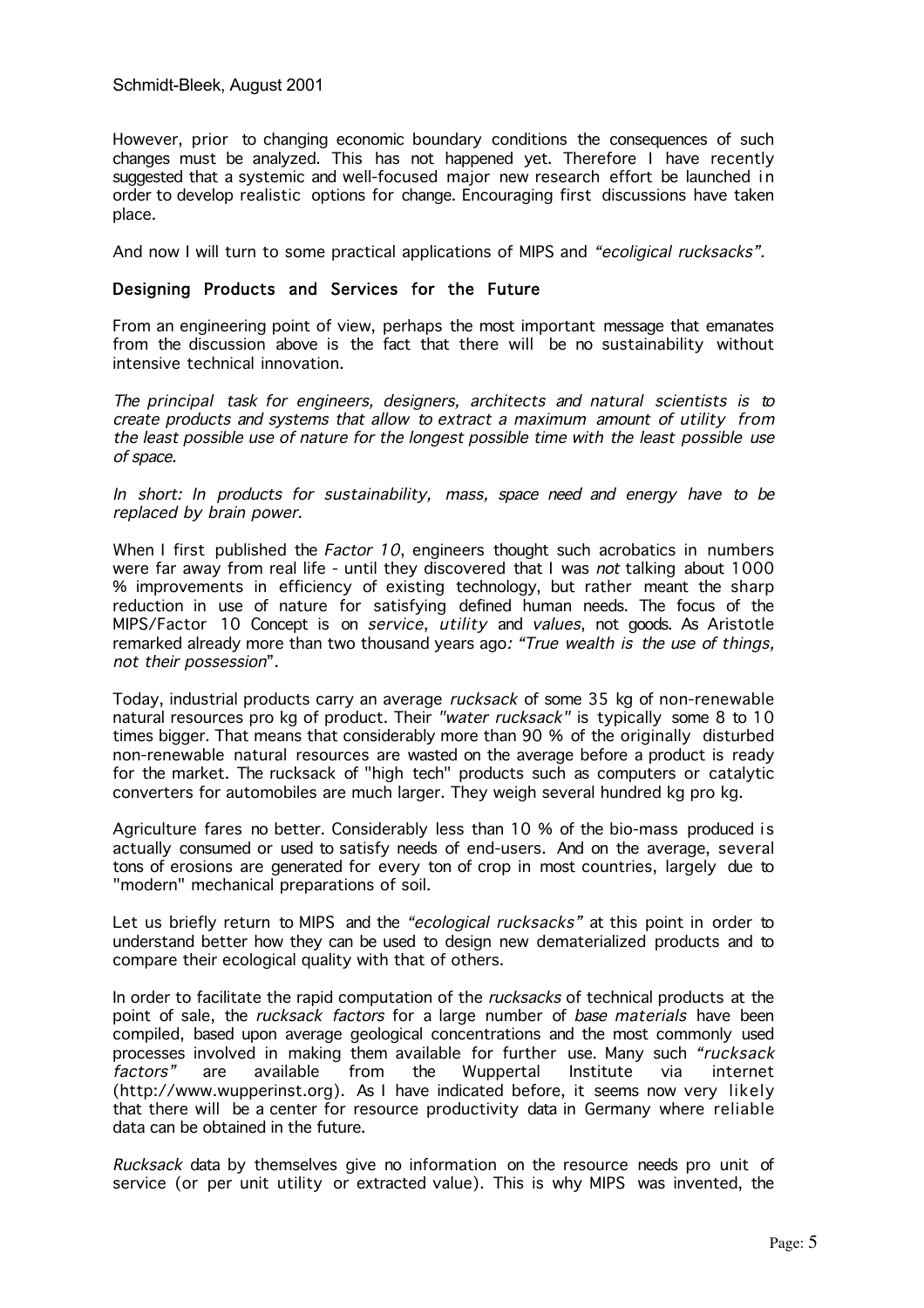environmental impact potential of the useful output from a product, stated in terms of its specific material plus energy input, or the Material Input Pro unit of Service (or utility or extracted value), - the MI / S, or MIPS. The material and energy input MI can obviously be measured and is (up to the point of sale) identical in concept to the final gross sale value of products.

I will insert here a word about the importance of energy with respect to environmental protection.

Many expert seem to believe that the consumption of energy is by itself a good indicator for the environmental quality of products like washing machines or cars. This is not the case. What needs to be considered foremost is the material intensity of every unit of energy at the point of its application. The "ecological rucksacks" of energy carriers like brown coal, gas or oil vary greatly, as do their transportation intensity and the energy extractable per unit weight. The MI per unit electricity delivered to the grid varies by a factor of 50, depending how the electricity was generated. While brown coal is the worst heat source for electricity generation, electricity generated by wind is among the best. Photovoltaic is no better as a source of electricity than hard coal.

One can go as far as saying: To the first approximation, the quantity of energy use is ecologically not important. The problem of energy use today is primarily its material intensity. One of the outstanding engineering tasks is therefor the generation of useful

energy with the smallest material (including transportation) intensity possible  $9$ .

Dematerializing the economy by a Factor 10 on the average lowers the overall energy demand by roughly a Factor of 5.

For these reasons, the MIPS Concept includes the energy intensity of "ecological rucksacks" in material equivalents.

For products that can deliver services, or are utile, the MI term in MI/S is the total M I of the product (the "service delivery machine") plus the material and energy needed (e.g. water and electricity in a washing machine) during its entire useful life time: M I is the total natural material input from resource extraction, production, use, maintenance, repairs, disposal etc.

S cannot be measured. It is a matter of social choice. And social choice depends to a significant extent upon the efficiency of the market. Once the economic boundary conditions have been adjusted, as indicated in the first part of this paper, social choices are likely to become more environmentally benign since prices should more closely reflect the "ecological truth".

The capacity utilization of a product needs also be considered when designing products for the future. For instance, the MIPS of a bus or a car depends critically upon how many people are being transported simultaneously (on the average). The MIPS of a passenger car can obviously be better (lower) than that of a bus which transports only a few passengers most of the time (as is not entirely uncommon with certain public transport systems).

The MIPS can be improved (can be lowered) by either lowering MI for a given S, or by increasing S with a fixed quantity of resources (improving the capacity utilization). Both changes can be achieved through technological as well as social innovations. For example, by increasing the longevity of goods, by leasing rather than selling a product, and by sharing buildings, infrastructures, vehicles or machines can the total number of service units be improved dramatically, without a corresponding increase in the

 $\overline{a}$ 

<sup>9</sup> F. Schmidt-Bleek, "Das MIPS Konzept – Faktor 10", Droemer, München, 1999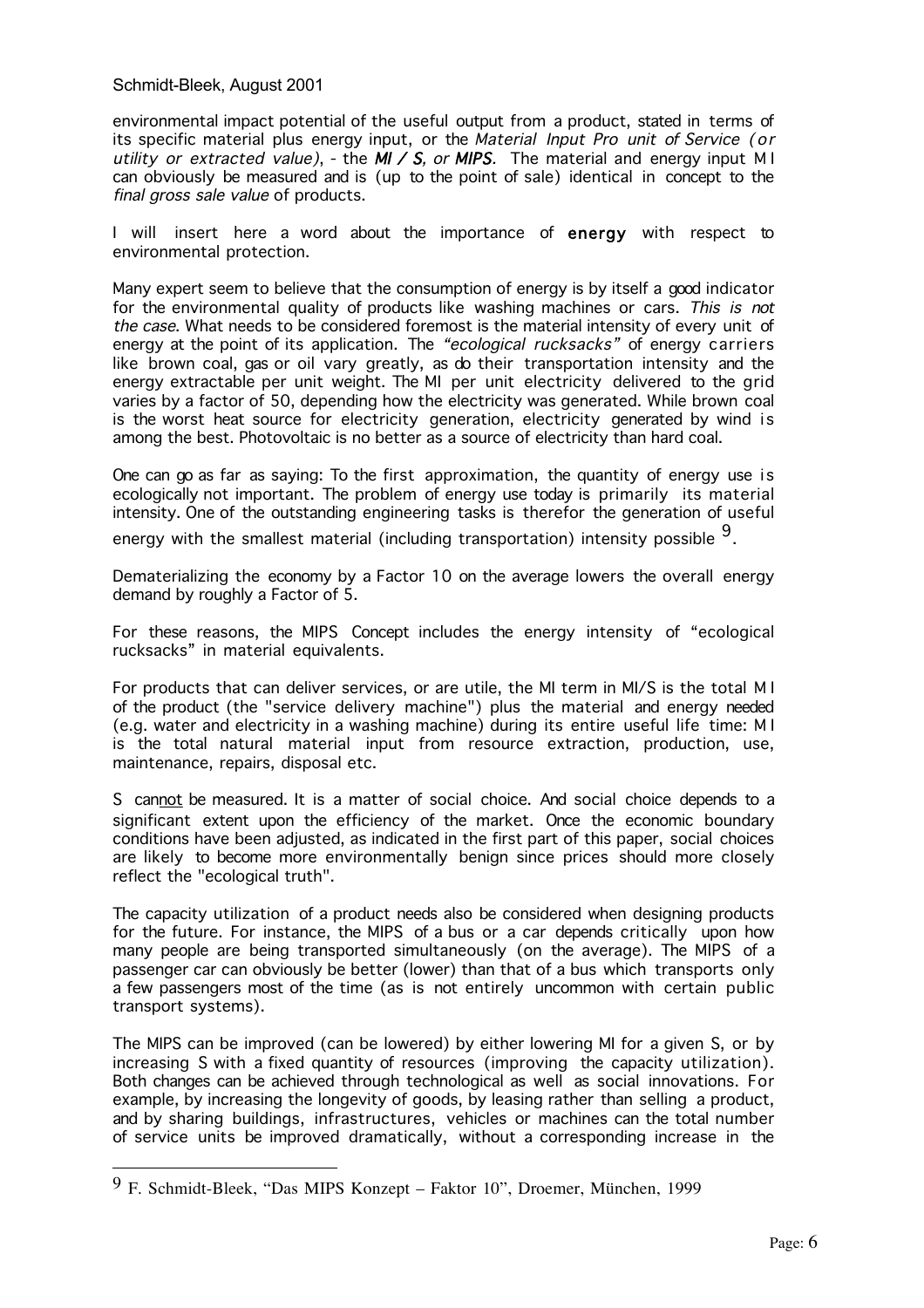absolute input of natural raw materials. Using a towel in a hotel 2 or three days instead of one day only increases the resource productivity by a factor of 2 to 3.

This is in fact the approach to a knowledge based dematerialized economy.

The inverse of MI  $\ell$  S, namely S/MI, is the measure for resource productivity. Resource economists should note that the resource quantities employed here contain the ecological rucksacks of all inputs.

As is the case with rucksack data, MIPS, too, is important for driving innovation, design, manufacture, use, and the marketing of products in the direction of dematerialization because MIPS permits the step by step accounting of added resource productivity. It can equally play an important role in the development of research, innovation, trade, and taxation policies. MIPS also allows to assess the "ecological price" for all possible goods and services.

The hallmarks for products of the future can be summarized as follows:

- The number of service units obtainable from a product (the "service delivery machine") must be as high as possible.
- The life-long material input into processes, products, and services must be as low as possible.
- The life-long energy inputs into processes, products, and services must be as low as possible
- The land use (surface coverage) per unit service must be as low as possible, from cradle to grave.
- The dispersion of toxins must be minimal

Increasing the resource productivity of goods can be achieved in different ways:

- they can be made to last longer, require less maintenance and repair and consume less input of natural resources while performing their assigned tasks;
- they may be constructed in a modular way so as to allow easy up-dating, remanufacturing, and re-cycling;
- they can be designed to yield different types of utility with only slightly increased rucksacks, such as the famous Swiss army knife; and
- they can be dematerialized by replacing materials with high rucksack factors by those materials with smaller rucksack factors. In fact, this is usually the fastest and most cost-efficient way to obtain good results.
- However, from the point of view of approaching sustainability, a more challenging and far-reaching approach is this: Define first the utility demanded by society - or a bundle of related utilities - and then create a new type of service delivery machine – or a systems solution - that can reliably deliver this utility with the highest possible resource productivity – or with the smallest possible MIPS.

In other words: There is no technology fix involved when generating dematerialized services. This implies that any technical route toward delivering utility with less resource inputs than previously necessary is to be favored. This is an open invitation for pro-active inventors to continuously look for new and better ways to serve human needs. In fact, it is to be expected that equivalent services will be made available over time for which the material needs are replaced by knowledge and know-how by factors far beyond 10.

In 1993 we started at the Wuppertal Institute in Germany to get involved in practical approaches of dematerialization. Starting in 1997 my newly created Factor 10 Institute in the Provence continued practical work in Europe and Japan, and since